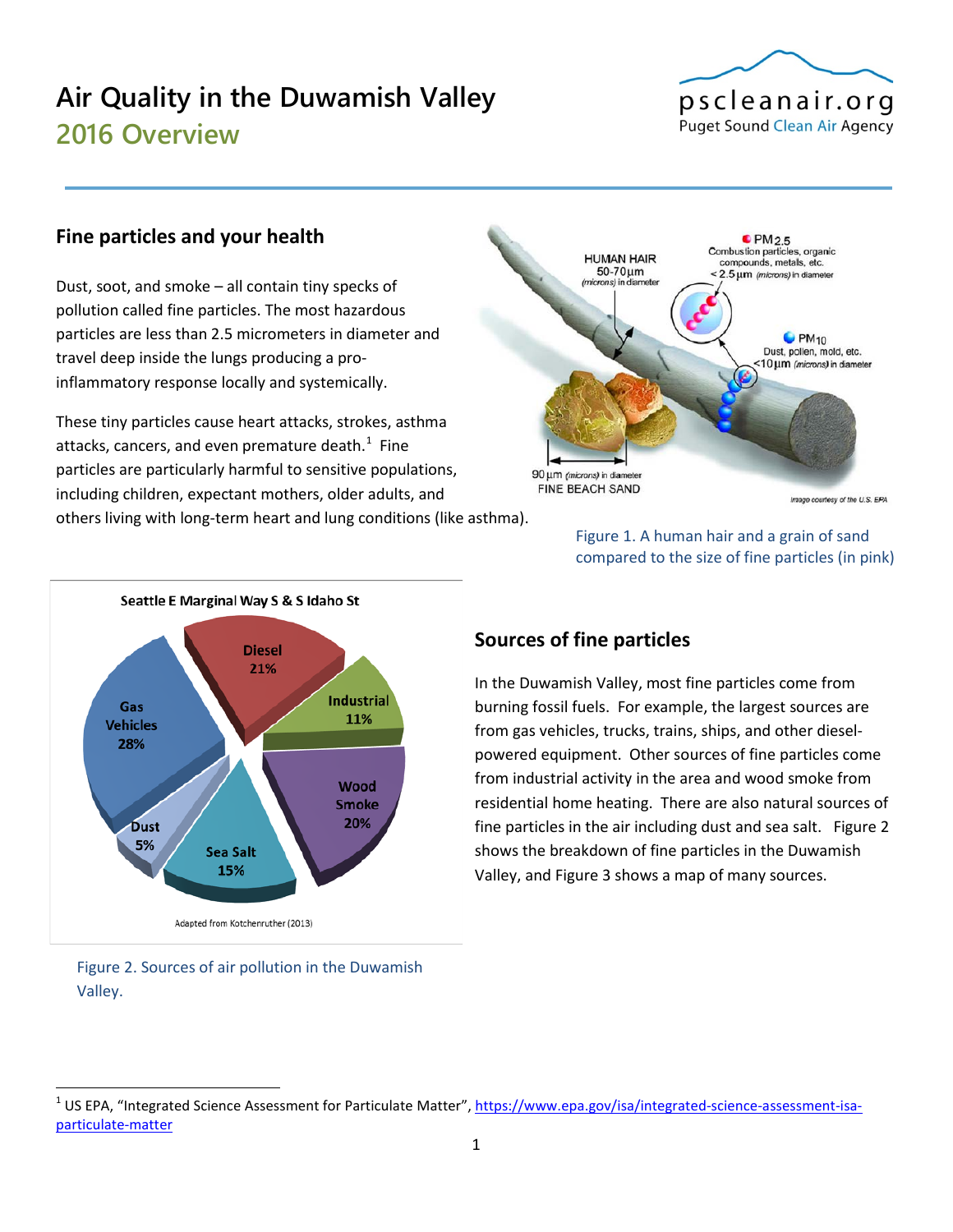

#### **Fine particles from diesel exhaust are worse**

Not all types of particles have the same risks. Of all the types of fine particles, particles from diesel exhaust are the most harmful. Of the all the cancer risk due to air pollution, diesel exhaust is the largest contributor in the Puget Sound area. In the Duwamish Valley, we estimate that diesel exhaust contributes over 70% of the total potential cancer risk from air pollution<sup>[2](#page-1-0)</sup>, estimated in a 2010 study to be 450 per million.



## **Air Quality Improvements**

Nationally, large reductions in diesel exhaust are expected to continue thanks to the newer diesel fuel and truck engine standards that took effect in 2007. The newer trucks are 50 to 60 times cleaner than the older, dirtier trucks. An international agreement requiring incoming ships to use the cleanest shipping fuels along US coastlines (called an Emission Control Area) also reduces diesel exhaust in our area.

Locally, our area benefits from actions taken as part of the Northwest Ports Clean Air Strategy, which aims to reduce diesel exhaust by 80% by 2020 (from 2005 levels). The Strategy includes a number of measures that the Ports of Seattle, Tacoma, and Vancouver are taking to reduce diesel pollution across many sources: trucks servicing the ports, ocean-going and harbor vessels (ships), cargo-handling equipment, and rail. Figure 4 shows the trend in diesel as measured by black carbon (an indicator of diesel) in the Duwamish Valley.

ll

<span id="page-1-0"></span> $2$  Puget Sound Clean Air Agency, "2010 Air Toxics Study in Tacoma and Seattle", 2010, [http://www.pscleanair.org/airq/basics/ExSummary2010air\\_toxics\\_study.pdf](http://www.pscleanair.org/airq/basics/ExSummary2010air_toxics_study.pdf)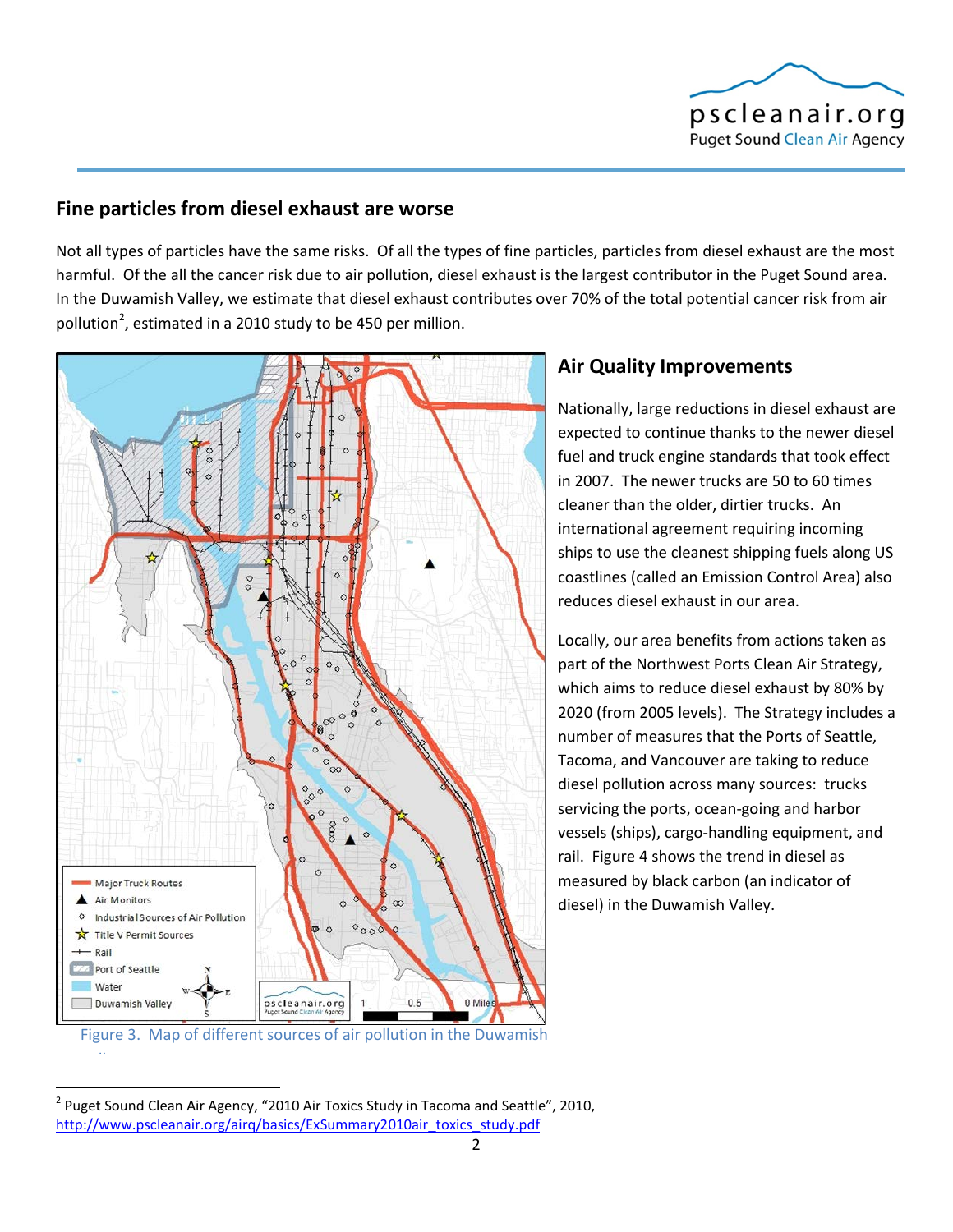

Over the last several years, the ports, EPA, and clean air agencies have invested millions of dollars to reduce diesel emissions in the area:

- **The Seaport Truck Scrappage and Replacements for Air in Puget Sound (ScRAPS) Program** assists owners of old diesel trucks to buy newer ones that meet clean air standards. Over 480 trucks replaced or retrofitted with over \$8M in grants from the EPA, Port of Seattle, Washington State DOT, and Ecology from "ScRAPS" and "ScRAPS2".
- **The "At-Berth Clean Fuels" (ABC Fuels, 2009-2014) program** gave incentives to ships at the Port of Seattle to use cleaner fuels. With \$3.2M of Port of Seattle funding, this eliminated about 850 metric tons of sulfur dioxide in the Puget Sound region.





- **Cargo Handling Equipment retrofits reducing diesel pollution** from over 100 pieces of equipment were completed through an EPA grant and Ports of Seattle and Tacoma funding (over \$1M combined).
- **207 SeaTac Airport taxis** were converted to ones that use compressed natural gas, positively impacting air quality in the Duwamish Valley with a \$2M ARRA grant.
- **650 school buses** from private and public fleets were retrofitted with \$1.3M in funds from the Puget Sound Clean Air Agency and EPA.
- **Three tugboats**, two serving Elliot Bay and one serving the Duwamish River, were retrofitted and repowered with \$1.2M in EPA grants.
- **Upgraded two Sound Transit locomotives** that spend 80% of the time between Tacoma and Seattle with a \$1.2M EPA DERA grant.

Beyond activities specifically targeted at diesel emissions, the Puget Sound Clean Air Agency has ongoing programs that reduce air pollution in the region. For example, burn bans in the winter months help to prevent harmful levels of fine particle pollution from wood smoke. We actively work with industry to comply with regulations through our inspection, permitting, and complaint response programs.